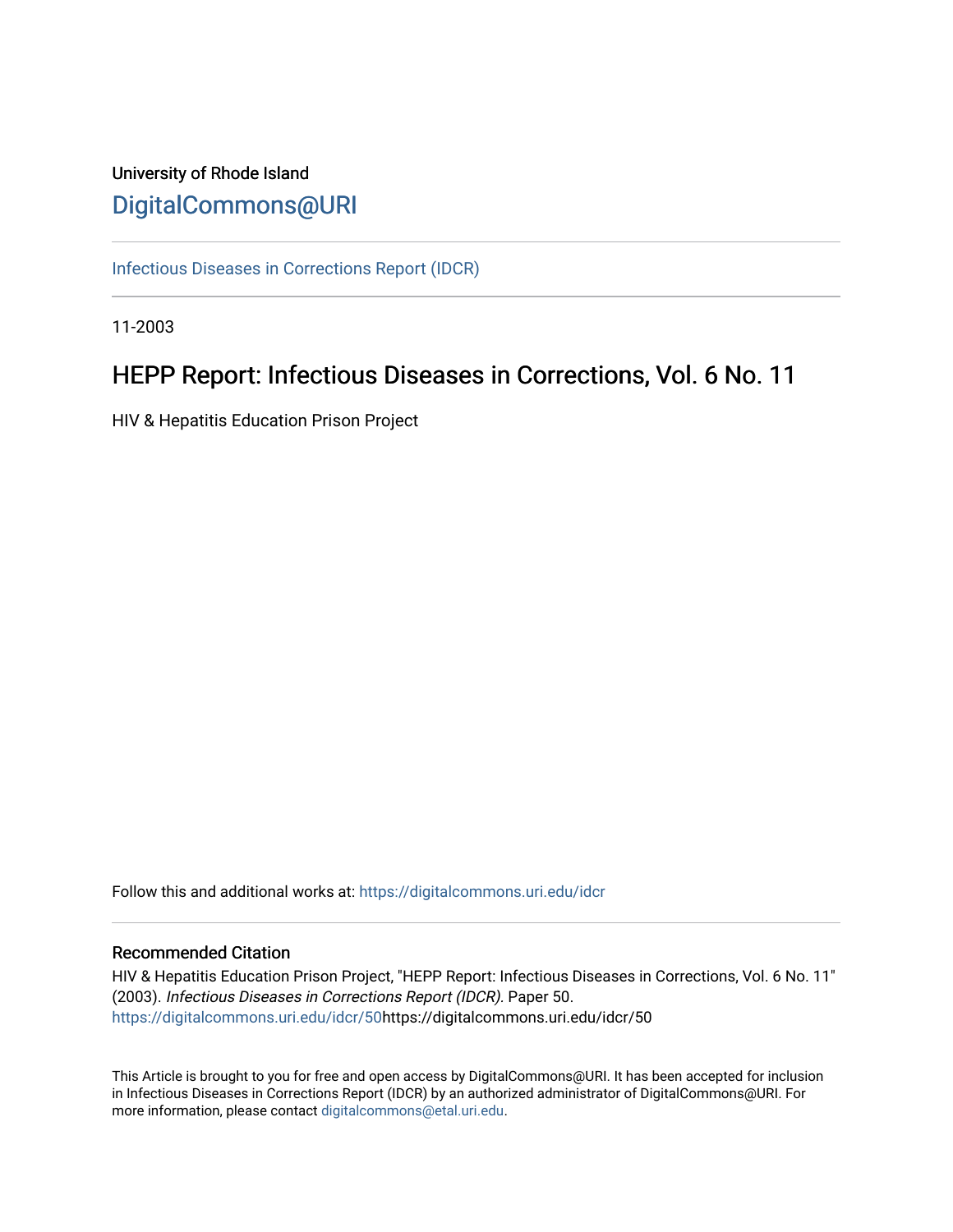

SPONSORED BY THE BROWN MEDICAL SCHOOL OFFICE OF CONTINUING MEDICAL EDUCATION.

**Fall Conference Updates 2003**

## **ABOUT HEPP**

*HEPP Report, a forum for correctional problem solving, targets correctional physicians, nurses, administrators, outreach workers, and case managers. Published monthly and distributed by email and fax, HEPP Report provides up-to-the moment information on HIV/AIDS, hepatitis, and other infectious diseases, as well as efficient ways to administer treatment in the correctional environment. Continuing Medical Education credits are provided by the Brown University Office of Continuing Medical Education. HEPP Report is distributed to all members of the Society of Correctional Physicians (SCP) within the SCP publication, CorrDocs (www.corrdocs.org).*

#### **CO-CHIEF EDITORS Joseph Bick, M.D.**

*Director, HIV Treatment Services, California Medical Facility, California Department of Corrections*

> **Anne S. De Groot, M.D.** *Director, TB/HIV Research Lab, Brown Medical School*

#### **DEPUTY EDITORS Frederick L. Altice, M.D.** *Director, HIV in Prisons Program, Yale University AIDS Program*

**David P. Paar, M.D.** *Director, AIDS Care and Clinical Research Program, University of Texas, Medical Branch*

**Stephen Tabet, M.D., M.P.H** *University of Washington and Northwest AIDS Education and Training Center*

#### **SUPPORTERS**

*HEPP Report is grateful for the support of the following companies through unrestricted educational grants: Major Support: Abbott Laboratories, Agouron Pharmaceuticals, and Roche Pharmaceuticals. Sustaining: Boehringer Ingelheim Pharmaceuticals, Gilead Sciences, Inc., GlaxoSmithKline, Merck & Co. and Schering-Plough.*

**The Interscience Conference on Antimicrobial Agents and Chemotherapeutics (ICAAC)** *Chicago, Illinois September 14-17, 2003 Rick Altice\*, M.D.*

A symposium at ICAAC entitled "Prisons

as Amplification Systems for Infectious Diseases" covered HIV, Hepatitis C Virus, MRSA and tuberculosis. Other pertinent sessions focused on management issues for HIV and treatment of HIV/HCV coinfection. What follows are some of the highlights from this year's conference.

#### **Triple NRTI Therapy**

In one late-breaker session, more unfavorable data was presented

concerning the use of triple NRTI therapy. ACTG 5095 demonstrated that the fixed dose combination of AZT+3TC+ABC (Trizivir<sup>®</sup>) was inferior to the fixed dose of AZT+3TC plus EFV and inferior to Trizivir<sup>®</sup> plus EFV. This study was halted prematurely when the Trizivir® arm had significantly higher failure rates, regardless of whether the baseline viral load was above or below 100,000 copies/mL. i

Data was presented comparing two once-daily strategies in persons who were antiretroviral agent naive, the triple NRTI combination of 3TC+ABC+TDF (N=102) vs. 3TC+ABC+EFV (N=92). An unplanned interim analysis led to discontinuation of the triple NRTI arm. Baseline characteristics were similar in the two arms, with a median CD4=252 and VL=4.53 log (~30,000 copies/mL). Approximately 20% of subjects in each arm had a baseline VL >100,000. Compared to the EFV-containing arm, the triple NRTI arm had a higher virologic non-response rate (49% vs. 5.4%) and lower proportion achieving a VL <50 by 16 weeks of treatment (29% vs. 95%). For 36 of the 50 virologic non-responders who had genotypic information available, 23 (64%) had both the K65R and M184V mutations. Thirteen (36%) had only a M184V/I mutation.

**Triple NRTI therapy is best used with other ART, such as TDF or EFV.**

Multiple hypotheses were proposed for this dismal outcome for triple NRTI therapy. It is unlikely that efficacy of the once-daily ABC+3TC is the culprit because the EFV-containing arm performed well and other studies in which ABC was found to be effective when used once daily. A drug interaction study demonstrated no effect of TDF on ABC serum levels<sup>®</sup>, however the reverse

> has not yet been studied, nor have intracellular pharmacokinetics been explored. Irrespective of the etiology, it is clear that the triple NRTI regimen of 3TC+ABC+TDF should not be used. These studies provide further evidence that triple NRTI regimens are inferior to those containing an NNRTI or a PI, and should generally be avoided.

### **ABC Once-Daily Dosing**

Data was presented further sup-

porting the use of once-daily ABC. Intracellular levels of ABC metabolites have a half-life of over 20 hours<sup>®</sup> and a placebo-controlled, randomized trial in 770 patients receiving once-daily 3TC and EFV with either once or twice-daily ABC demonstrated that the regimen using once-daily ABC was not inferior to the one where ABC was given twice-daily. In this study, the baseline median CD4 was 262 and the median VL was 4.9 log, with 44% of subjects having a VL >100,000. Overall, 67% of subjects had a VL <50 at 48 weeks (irrespective of baseline VL) with the rate of discontinuation and ABC hypersensitivity syndrome (7-9%) being equivalent in both arms. Therefore, once-daily dosing of ABC may be safely used with the usual precautions of hypersensitivity reactions.

#### **T-20**

The full 48 weeks of data were presented on the TORO (T-20 vs. Optimized Regimen Only) trials *Continued on page 2*

| WHAT'S INSIDE                                                |  |
|--------------------------------------------------------------|--|
|                                                              |  |
|                                                              |  |
| Self-Assessment Test <b>Constanting Self-Assessment</b> Test |  |

Brown Medical School | Providence, RI 02912 | 401.277.3651 | fax: 401.277.3656 | www.hivcorrections.org *If you have any problems with this fax transmission please call 800.748.4336 or e-mail us at HEPP@corrections.net*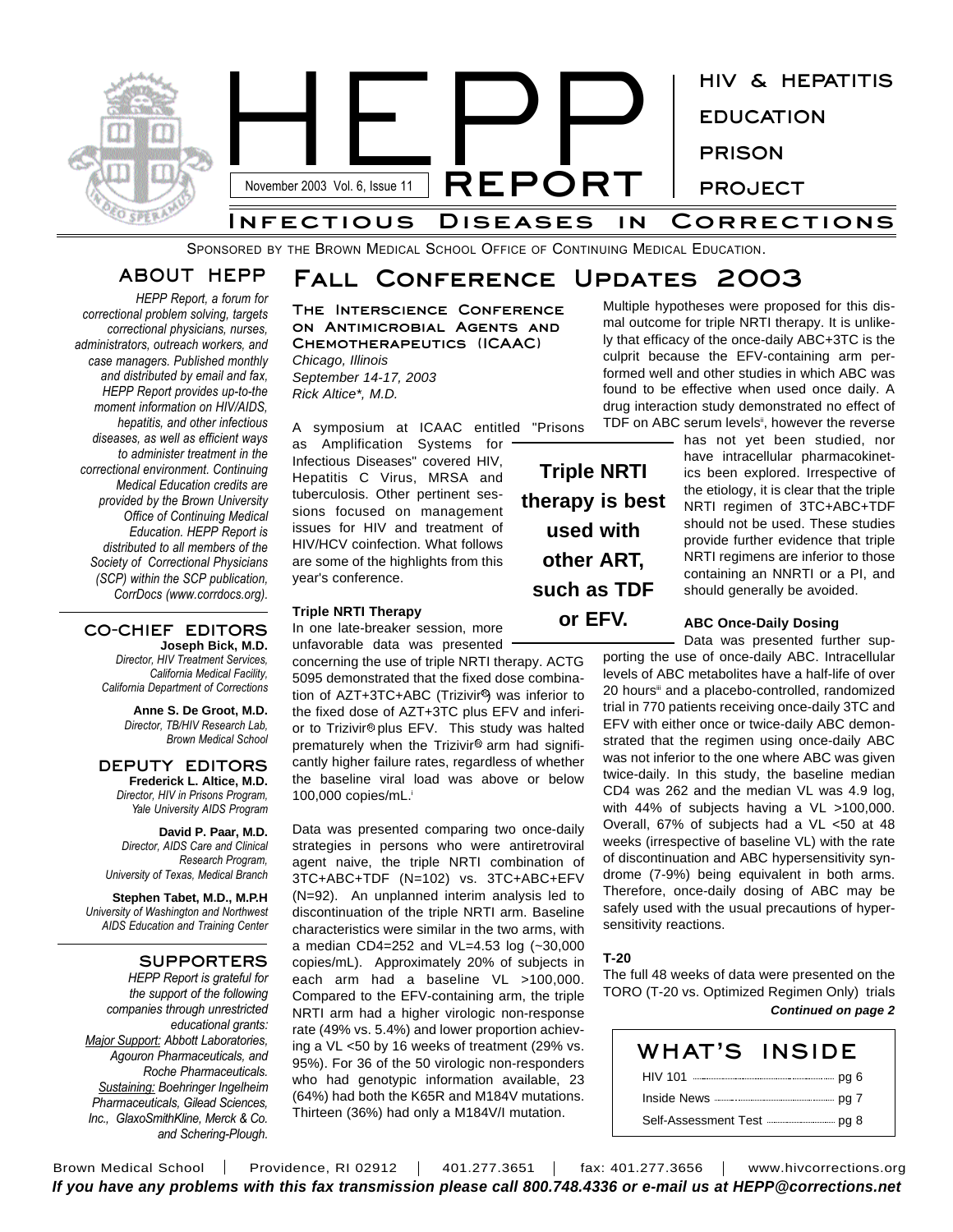### **Fall Conference** UPDATES... (continued from page 1)

that compared a geno/phenotype-guided optimized background (OB) alone vs. OB+T-20 in highly experienced HAART patients. At 48 weeks, VL <400 copies/ml was achieved in 30% of those receiving OB+T-20 vs. 12% of those receiving OB alone. The median time to VL failure was 32 weeks in the T-20 arm compared to 11 weeks receiving OB only.<sup>\*</sup> In those who received T-20, adverse effects included injection site reactions, a six-fold increase in the incidence of bacterial pneumonia and a two-fold increase in eosinophilia. <sup>v</sup> For patients treated with T-20, a non-detectable VL was most likely to be achieved if the patient had a baseline CD4 >100 cells/mm3, a HIV VL <100,000 copies/ml, had prior use of <10 antiretrovirals, and there are at least two active agents in the OB.

#### **HCV in HIV-Coinfected Patients**

Several studies using viral kinetic decay curves demonstrated reduced clearance of HCV in coinfected patients as compared to HCV-infected individuals who were not HIVinfected. Two studies with small sample sizes using standard interferon therapy found that among those patients who did not experience a drop in HCV VL of 99% after 12 weeks of treatment, no patients achieved a sustained viral response (SVR).<sup>vi,vii</sup> Among those patients who did experience a 2 log decline in HCV VL at 12 weeks, 58-66% achieved a sustained viral response. One worrisome outcome was that nearly 40% of subjects who achieved an end-of-treatment response relapsed. This finding may lend support to a longer duration of treatment for coinfected patients.

One potentially significant presentation provided support for treatment with pegylatedinterferon + ribavirin (RBV) even in the absence of early virological response at 12 weeks. In 10 patients who failed to achieve an end-of-treatment virological response, liver biopsies demonstrated a decrease in mean histological activity index (HAI) score from 7.9 to 3.9. Although larger studies are needed to confirm this finding, patients who do not respond virologically may very well benefit histologically with reduced inflammation. Hopefully, longitudinal studies will support a delay in progression to cirrhosis.<sup>viii</sup>

One HCV treatment study in HIV-infected patients provided some information about what not to do. This study treated 154 subjects with pegylated-interferon alone for 12 weeks. If the HCV VL reduction was <2 log, patients were randomized to receive placebo or the addition of RBV. The late addition of RBV had minimal impact on the ability of patients to achieve an SVR. The SVR of 14% is lower than seen in any other trial involving coinfected patients and is likely due to the lack of use of RBV at the time of initiation with interferon therapy. $^{\mathrm{K}}$ 

#### **Report from the Central and Eastern European Conference on Drug Infection Services in Prison** *Popowo, Poland*

*September 18-21, 2003 Thomas Kerr\*\*, PhD. Ralf Jürgens\*\*\*, LL.M, Dr jur.*

Several countries in Central Eastern Europe and the former Soviet Union are in the midst of epidemics of injection drug use (IDU) and HIV/AIDS. During Russia's transition to democracy and a free market economy, rates of poverty and IDU soared. As of 2001, there were 177,000 registered cases of HIV/AIDS in the country. Similar HIV/AIDS epidemics have been observed in neighboring countries such as Ukraine, where 400,000 individuals are believed to be living with HIV/AIDS.

As IDU continues to drive the HIV/AIDS epidemic in Central and Eastern Europe and the former Soviet Union, and as drug users are over-represented in prisons, high rates of HIV infection among prisoners are a growing concern. In Ukraine, where 69% of HIV infection is linked to IDU, it is estimated that 7% of the prison population is HIVinfected. In Latvia, 20% of HIV infections half of the new cases diagnosed each year are found among prisoners. In Poland it is estimated that 20% of all people living with HIV/AIDS in the country have spent time in prison or pre-trial detention. In a two-week period in Lithuania in May of 2002, the number of new HIV-positive test results among prisoners equaled the entire number of cases of HIV previously identified in the entire country. Between May and August of 2002, 284 prisoners (15% of the total Lithuanian prison population) were diagnosed as HIV-infected.

As in North American settings, illicit drug use persists in prisons in Central and Eastern Europe and former Soviet Union despite considerable efforts to prevent the entry of these drugs. However, prison authorities in these countries are following a global trend by recognizing the importance of health services that address drug-related harm, including harm reduction programs such as peer outreach, methadone maintenance therapy, and needle exchange.

In September 2003, the Central and Eastern European Network of Drug Services in Prison (CEENDSP), in partnership with the European Commission, the Open Society, and the Polish Prison System, hosted the conference "Dealing with Drug Use in Prison: Reviewing the European Experience and Sharing Good Practice." Created in January of 2003, the CEENDSP network aims to assist with the development of effective drug services in Central and Eastern European prisons through the dissemination of information, expertise and knowledge. The conference afforded participants opportunities to discuss challenges associated with drug use and HIV/AIDS in prisons, and to learn from the many success stories in the region. Panel discussions focused on an array of issues confronting prison systems, such as meeting the principle of equivalence (i.e. ensuring equal levels of health care delivery in the community and prisons), and increasing collaboration between non-governmental organizations and prison systems. In addition, participants gleaned information on new developments in prison health services, including the implementation of methadone and needle exchanges programs (NEP) within correctional facilities.

#### **Needle Exchange Programs**

NEPs have long existed in community settings, and independent evaluations have led to endorsements of NEPs by the U.S. National Institutes of Health Consensus Panel, U.S. National Research Counsel, American Public Health Association, the American Medical Association, the World Health Organization, the U.S. National Academy of Sciences, among others. In recent years, NEPs have been implemented in various correctional settings, including both men's and women's facilities. While many prison-based NEPs were initially implemented on a pilot basis, there has been a growing acceptance of these initiatives, and the number of NEPs in prisons has increased steadily. NEPS now exist in prisons in Switzerland, Belarus, Germany, Spain, Moldova, and Kyrgyzstan. In the past year alone, the number of prison-based NEPs in Kyrgyzstan increased from one to 11. Methods used to distribute syringes in prisons have included dispensing machines and distribution by health care staff, community agencies, or peers trained to provide outreach services.

Scientific evaluations have consistently shown that the provision of syringes in prison does not lead to increases in drug consumption, injecting, or improper syringe disposal. Moreover, these studies have not documented that syringes have been used as weapons. Syringe sharing and new cases of HIV and hepatitis have decreased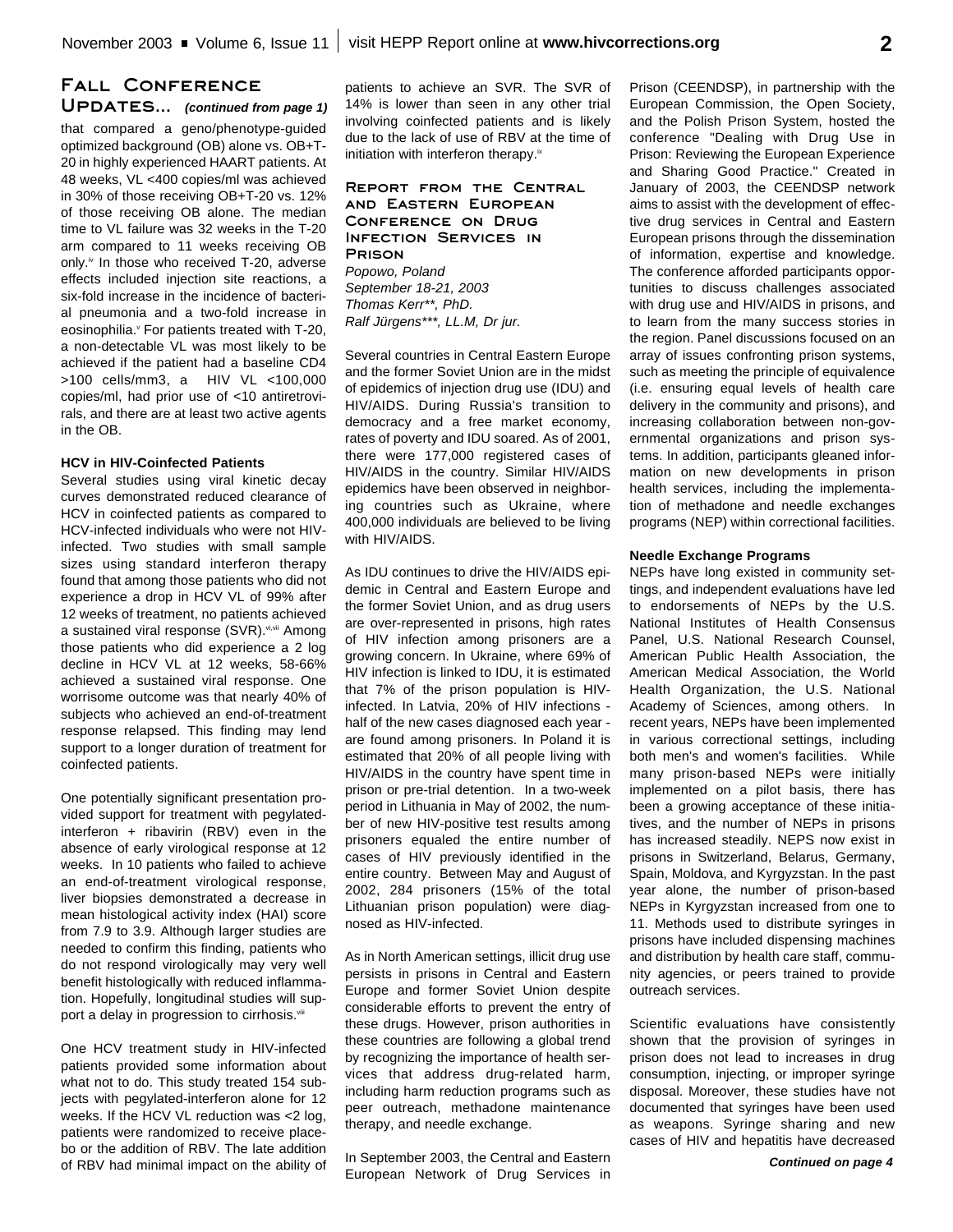## **Letter from the Editor**

*Dear HEPP subscriber:*

*In 1988, the World Health Organization established World AIDS Day to focus global attention on HIV/AIDS. Although there have been some successes, 15 years later the pandemic continues to spread virtually unabated in much of the developing world.* 

*Tragically, techniques known to be effective in slowing the spread of HIV are too often underutilized. Funding for proven HIV prevention strategies such as condoms and needle exchange often becomes bogged down in moralistic wrangling. Both within the correctional environment and beyond, homophobia and laws regulating consensual sexual activities can function to deter at-risk individuals from being tested, utilizing effective prevention techniques, and seeking HIV treatment.* 

*Stigmas associated with addiction and illicit drug use also result in policies that limit effective prevention. Inadequate resources allocated to drug treatment and harm reduction strategies create a Hobson's choice, increasing the likelihood that many of those incarcerated for drug-related crimes will never break free from the cycle of addiction and incarceration. The sexual partners of those with ongoing HIV/hepatitis risk behaviors are also vulnerable, as are children born to mothers who acquire HIV through sharing needles or having unprotected sex with an at-risk partner.* 

*The Centers for Disease Control and Prevention (CDCP) have set a number of straightforward goals for this nation's approach to the HIV/AIDS epidemic. Among them are: (1) Decreasing the number of persons at high risk for acquiring or transmitting HIV by delivering targeted, sustained and evidence-based HIV prevention interventions, (2) Through voluntary testing, increasing the proportion of HIV-infected people who know they are infected, (3) Increasing the proportion of HIV-infected people who are linked to prevention, care and treatment services, and (4) Strengthening the capacity to monitor the epidemic.*

*What better place to implement these goals than in jails and prisons? As correctional health care providers, we know firsthand that our patients represent the largest group of HIV-infected and at-risk individuals. In our ongoing effort to provide a forum to address the HIV prevention, diagnosis, and treatment needs of this nation, this month's issue of HEPP Report brings you our Fall 2003 Conference Update. Next month will feature a comprehensive review of the management of end stage liver disease, a spotlight on the growing problem of methicillin resistant Staphylococcus aureus (MRSA) in the correctional setting, and highlights from the annual American Association for the Study of Liver Diseases meeting.* 

*Sincerely,*

*Joseph Bick, M.D.*

# **Subscribe to HEPP Report**

Fax to **617-770-3339** for any of the following: *(please print clearly or type)*

| subscription of HEPP Report fax/email newsletter.                                                                                    | Yes, I would like to add/update/correct (circle one) my contact information for my complimentary |  |  |  |
|--------------------------------------------------------------------------------------------------------------------------------------|--------------------------------------------------------------------------------------------------|--|--|--|
| Yes, I would like to sign up the following colleague to receive a complimentary subscription of<br>HEPP Report fax/email newsletter. |                                                                                                  |  |  |  |
| email (rather than have a fax).                                                                                                      | Yes, I would like my HEPP Report to be delivered in the future as an attached PDF file in an     |  |  |  |
|                                                                                                                                      |                                                                                                  |  |  |  |
| CHECK ONE:                                                                                                                           |                                                                                                  |  |  |  |
| $\overline{O}$ Pharmacist $\overline{O}$ Medical Director/Administrator $\overline{O}$ HIV Case Worker/Counselor                     | O Physician O Physician Assistant O Nurse/Nurse Practitioner O Nurse Administrator<br>O Other    |  |  |  |
|                                                                                                                                      |                                                                                                  |  |  |  |
|                                                                                                                                      |                                                                                                  |  |  |  |
| FMAII ·                                                                                                                              |                                                                                                  |  |  |  |

#### **Faculty Disclosure**

In accordance with the Accreditation Council for Continuing Medical Education Standards for Commercial Support, the faculty for this activity have been asked to complete Conflict of Interest Disclosure forms. Disclosures are listed at the end of articles. All of the individual medications discussed in this newsletter are approved for treatment of HIV and hepatitis unless otherwise indicated. For the treatment of HIV and hepatitis infection, many physicians opt to use combination antiretroviral therapy which is not addressed by the FDA.

> **Senior Advisors** Karl Brown, M.D. *Rikers Island Jail*

John H. Clark, M.D., M.P.H., F.S.C.P. *Los Angeles County Sheriff's Department*

> Theodore M. Hammett, Ph.D. *Abt Associates*

Ned E. Heltzer, R.Ph., M.S. *Heltzer Associates*

Ralf Jürgens *Canadian HIV/AIDS Legal Network*

Joseph Paris, Ph.D., M.D. *CCHP Georgia Dept. of Corrections*

Renee Ridzon, M.D. *Bill & Melinda Gates Foundation*

Mary Sylla, J.D. *CorrectHELP: Corrections HIV Education and Law Project*

David Thomas, M.D., J.D. *Division of Correctional Medicine, NovaSoutheastern University College of Osteopathic Medicine*

Louis C. Tripoli, M.D., F.A.C.F.E. *Correctional Medical Institute, Correctional Medical Services*

Lester Wright, M.D. *New York State Department of Corrections*

**Associate Editors** Scott Allen, M.D. *Rhode Island Department of Corrections*

Peter J. Piliero, M.D. *Associate Professor of Medicine, Consultant, New York State Department of Corrections, Albany Medical College*

Dean Rieger, M.D. *Indiana Department of Corrections*

Josiah Rich, M.D. *Brown University School of Medicine, The Miriam Hospital*

> Steven F. Scheibel, M.D. *Regional Medical Director Prison Health Services, Inc.*

> David A. Wohl, M.D. *University of North Carolina*

> Michelle Gaseau *The Corrections Connection*

> **Layout** Kimberly Backlund-Lewis *The Corrections Connection*

**Distribution** *Screened Images Multimedia*

**Managing Editor** Julia Noguchi *HIV/Hepatitis Education Prison Project*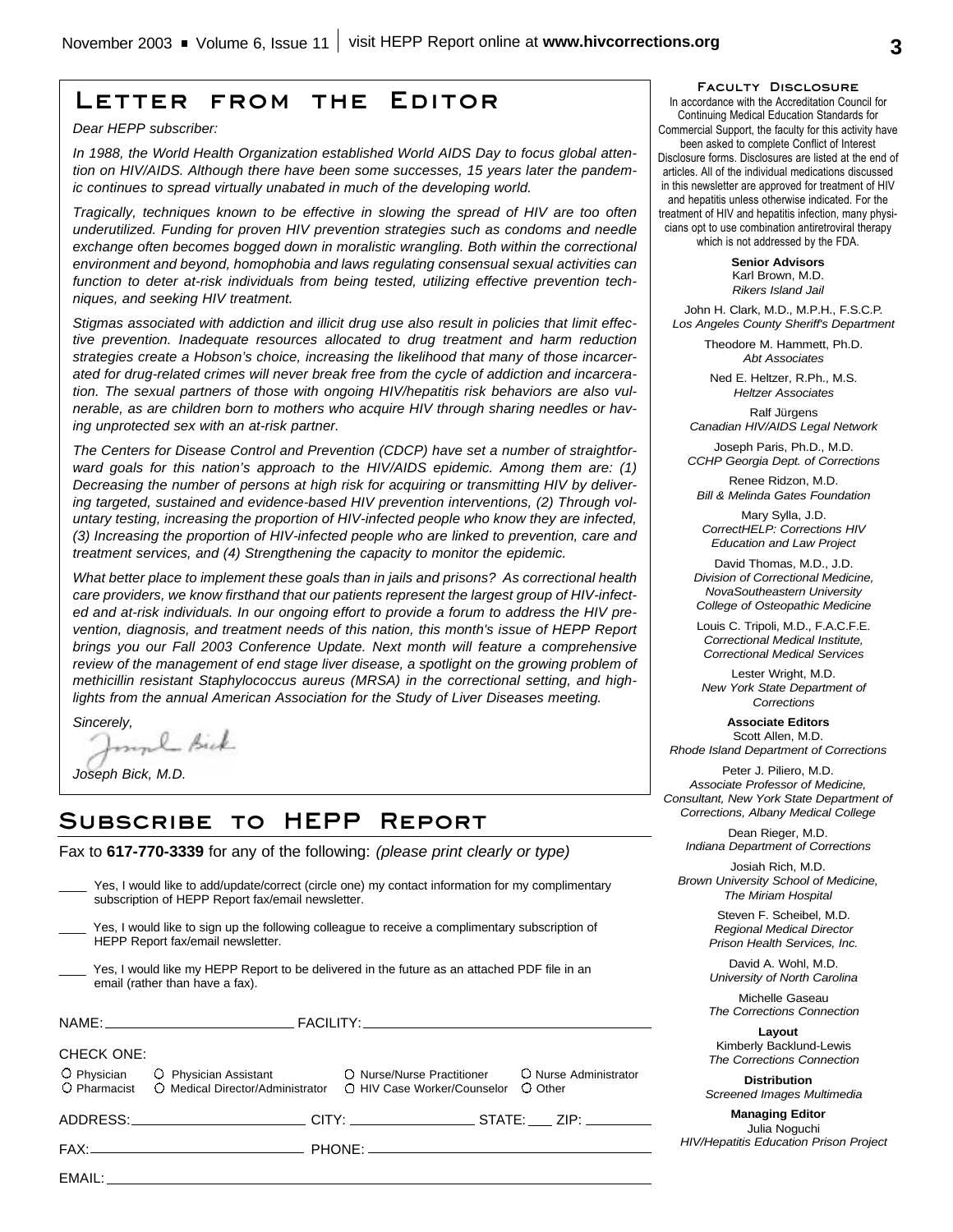### in prisons where NEPs have been implemented. **Fall Conference Updates...** *(continued from page 2)*

There is still more work to be done in addressing drug-related harm in correctional facilities. However, significant steps are being taken to meet the World Health Organization's Guidelines on HIV Infection and AIDS in Prisons, which state: "All prisoners have the right to receive health care, including preventative measures, equivalent to that available in the community without discrimination." The examples given at the CEENDSP conference in Popowo confirm that the implementation of harm reduction programs, such as NEPs, can be achieved in a variety of settings, including prisons. Hopefully, these success stories will help to inform the delivery of prison-based health care throughout the world.

#### **The National Commission on Correctional Health Care (NCCHC) PreColloquium: Managing Infectious and Contagious Diseases in the Correctional Setting** *Austin, Texas*

*October 4-8, 2003 Julia Noguchi, MA*

On October 4, 2003 an expert panel opened the fall meeting of the NCCHC with a colloquium sponsored by HEPP Report and the Brown University AIDS Program. Dr. Joseph Bick of the California Department of Corrections and Dr. Anne De Groot of Brown University engaged the audience with a lively discussion on MRSA, SARS, smallpox, anthrax and tuberculosis, which are just a few examples of diseases caused by transmissible agents that can rapidly spread in congregate living environments. Dr. Bick followed with a comprehensive update on HIVmanagement.

Dr. Karl Brown, Infectious Diseases Supervisor at Rikers Island jail in New York City, gave an in-depth overview of sexually transmitted diseases (STDs). Using a case study of a patient with syphilis as a platform for his discussion, Dr. Brown focused on screening and treatment of STDs. STDs, though highly prevalent in the correctional setting, often go untreated since patients may be unaware of their infection. This can have serious implications as STDs cause significant morbidity and can increase the risk of HIV acquisition and transmission. Diagnosis of STDs is usually made based on history and symptoms at presentation. Infection can usually be confirmed with lab studies, such as inexpensive urine tests that can diagnose gonorrhea and clamydia. Effective treatments are available for most STDs.

Dr. Cindy Weinbaum of the CDC and Dr. Brian Pearlman of the Atlanta Medical Center covered viral hepatitis from A to C. While Dr. Pearlman addressed natural history, treatment and side effects, Dr. Weinbaum honed in on prevention and control in the correctional setting. Some important facts to bear in mind: the higher prevalence of chronic HBV in U.S. jails and prisons (2%), compared to that in the U.S. general population, (0.5%); 20-40% of inmates are HCVinfected versus 1-2% in the U.S. general population; illicit drug use remains the primary mode of transmission of HBV and HCV, with 18% of jail inmates reporting injection drug use (IDU). Dr. Weinbaum also reviewed long-term complications of hepatitis, noting that HCV is now the most common cause of liver transplantation in the U.S. Dr. David Thomas of the Nova Southeastern University College of Osteopathic Medicine concluded with a cogent summary peppered with enough wit to last us until May 2004, when NCCHC's spring meeting will convene in Chicago.

**The 41st Annual Meeting of the Infectious Disease Society of America (IDSA)** *October 9-12, 2003 David Alain Wohl\*\*\*\*, M.D.*

Infectious disease specialists from around the world convened in San Diego to attend symposia, oral presentations and poster sessions on diverse infectious diseasesrelated issues. This year the usual fare of lyme disease, HIV, tuberculosis and infection control had to compete for attention with SARS, bioterrorism, and multidrug bacterial resistance.

The IDSA conference serves as an opportunity for the presentation of new data, as well as for clinical reviews. As there are now numerous other conferences dedicated to HIV and to HCV, not much new was presented at IDSA on these infections. However, there were a few notable presentations highlighted below that are relevant to correctional HIV care. In addition, there were some wonderful overviews, including a riveting discussion of perinatal HIV transmission by Cathy Wilfret, M.D. of the Elizabeth Glaser Foundation and a "top ten" list of HIV-related publications in 2003 by Bill Powderly, MD of Washington University. Audio and video tapes can be ordered at http://www.idsociety.org/me/ am2003/toc.htm.

#### **HAART Works in Prison**

In a poster presentation of significant interest to HEPP readers, Sandra Springer of Yale University and her colleagues conducted a retrospective review of Connecticut Department of Corrections' prison inmate records from 1997-2002 to gauge the effectiveness of combination antiretroviral therapies in prison (abstract 665). Over 1,000 HIV-infected inmates receiving HAART for at least six months were studied. More than 80% were male and half were African-American. The overwhelming majority had a history of substance abuse, the mean age was 39 years, and the average time in prison was 478 days. Ninety-eight percent of inmates receiving HAART were prescribed therapy in accordance with Department of Health and Human Services (DHHS) guidelines; an impressive 57% had an HIV VL below the limits of detection during their incarceration. Forty-six percent were receiving a PI-containing regimen, 32% were on an NNRTI, 8% were receiving a PI + NNRTI, and 14% were on only NRTIs. There was considerable modification of HAART during the study period across all regimen types.

The authors also examined the change in CD4+ cell count and HIV viral load among those inmates who were released and reincarcerated. The benefits of HAART during incarceration were largely lost during the period of release, with a mean decrease in CD4 count of -81/uL and an increase in viral load of +1.57 log. This study provides a message that is double-edged: HIV-infected inmate patients respond well to antiretroviral therapy while incarcerated; however, the benefits of treatment often evaporate following release. The challenge to maintain inprison gains following release into the free world is clear as data accumulate indicating that post-release, many HIV-infected persons fare poorly.

#### **DOT-on-Wheels**

Dr. Rick Altice presented results from a randomized controlled trial of modified directly observed therapy (DOT) vs. self-administered therapy (SAT) of HIV medications among urban HIV-infected substance abusers (abstract 652). Subjects assigned to DOT had all medications pre-packaged into dose packs that were then delivered to five sites around New Haven, Connecticut by a mobile community health van for patient pick-up. Subjects were usually observed either taking their meds or given packs to take with them if observation was not possible. In addition, these subjects received a programmable pager that reminded them to meet the van, go to medical appointments and take medications. Of the 112 subjects

*Continued on page 5*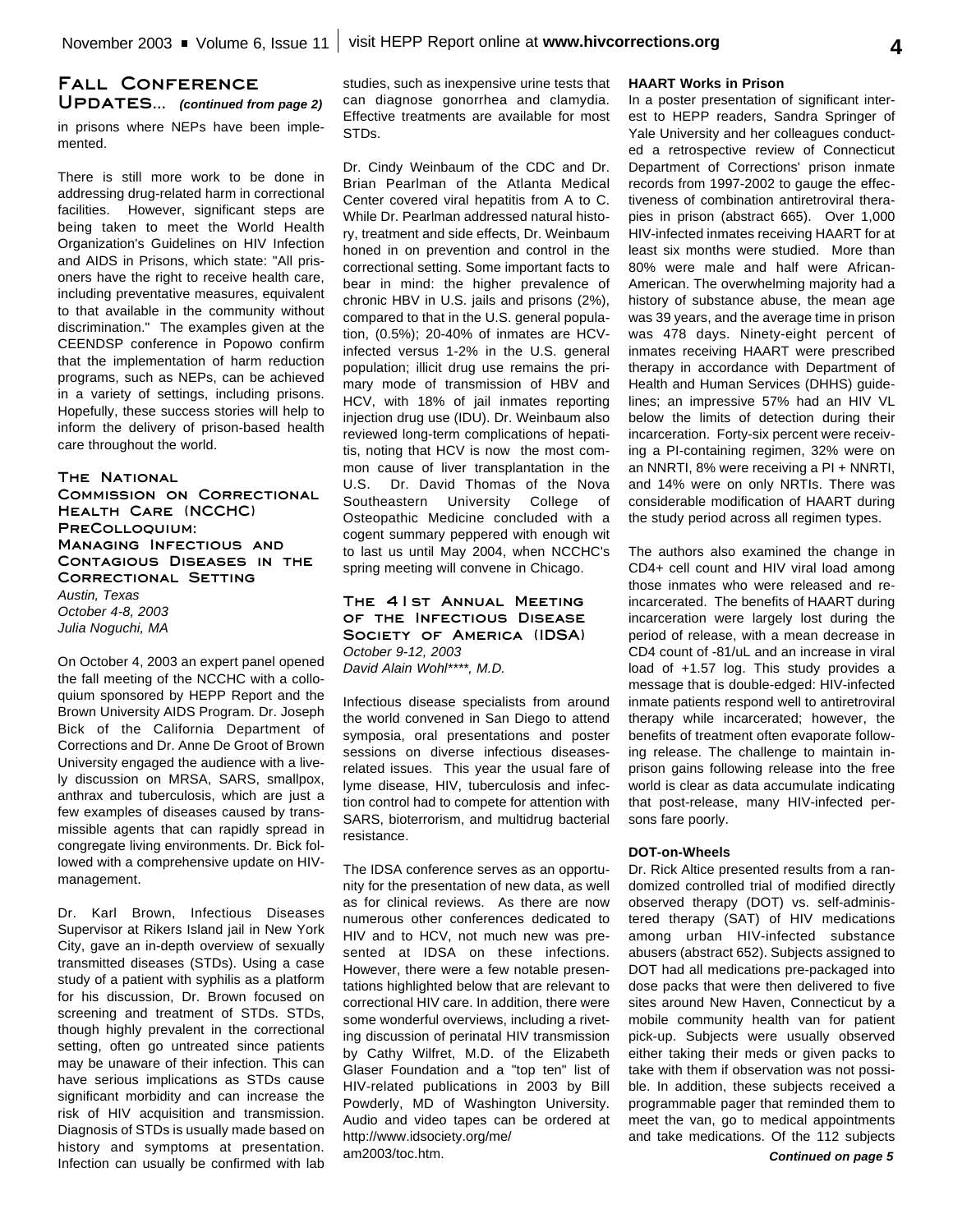## **Fall Conference Updates...** *(continued from page 4)*

randomized, two-thirds were male, 58% were African-American, 30% used cocaine, 65% used both cocaine and heroin and 31% were homeless. Almost three-quarters had depression based on screening exam. Median CD4+ cell count was 249/uL and the median viral load was 142,000 copies/mL.

At six months, those randomized to the DOT program had a greater increase in CD4+ cell count (112/uL versus 11/uL), more significant reduction in viral load (-1.71 log versus -0.46 log) and much better self-reported adherence. These results demonstrate the success of a novel and aggressive adherence program tailored to meet the needs of a hard-to-reach population. The appeal of applying this intervention to released former inmates is obvious, especially in light of the findings of the previously described study.

#### **Acute HCV Among Prisoners**

In another report from New England, Alysee Wurcel and colleagues described their efforts to identify acutely HCV-infected prison inmates in Massachusetts (abstract 592). The authors developed a program which evaluated inmates with <1 year history of injection drug use (IDU) who developed elevated liver transaminases. Over a period of 18 months, 15 patients were identified as having acute HCV (11 women, 10 Caucasian, 5 Latino). Most (11) had definitive recent HCV as evidenced by documented seroconversion or a known prior negative HCV serology. The remaining four patients were considered to have probable recent HCV infection based on development of clinical jaundice and elevated transaminases in the absence of evidence of prior HBV or HAV infection. This report highlights the opportunity for disease detection within correctional facilities. The authors recommend HCV testing of all inmates with recent initiation of IDU and elevated liver transaminases. It should be noted that other correctional infectious disease experts recommend that all prison inmates should be screened for HCV, given its extremely high prevalence in the nation's prisons.

# **HIV/HCV Co-infection and Mental Illness**

Dina Hooshyar in North Carolina conducted an interesting retrospective review on the prevalence of mental illness and substance abuse among HIV-infected patients attending a university infectious diseases clinic where a standardized mental health and illicit drug use screen is administered to all patients (abstract 618). Among the 1,018 patients), 33% women, 63% African-American), 209 (20.5%) were HCV-coinfected. A comparison of those who were HCV seropositive versus those who were HCV seronegative revealed that co-infected patients had lower CD4+ cell counts (292/uL versus 386/uL, p=0.001), a higher prevalence of psychiatric diagnoses such as depression and anxiety or panic disorders (68% versus 58%, p=0.014) and substance abuse (48% versus 30%, p<0.0001). In a regression analysis adjusting for gender, race, CD4+ cell count, viral load, HCVinfected patients were almost twice as likely to have a psychiatric diagnosis (OR=1.8 [95% CI, 1.3, 2.5]) and had more than double the risk of substance abuse (OR=2.2 [95% CI, 1.5, 3.2]). These results indicate that screening for mental illness and substance abuse is a must for all HIV-infected persons, especially those with HCV. Further, these data are ominous given the aversion of many providers to prescribe HCV therapy to those with significant mental illness.

#### **Isolated HBV Core Seropositivity - Is it Significant?**

HBV serologies, the bane of most medical students, are commonly misunderstood. Those who routinely order the tests know that it is not uncommon to come across a patient with HIV infection who has isolated IgG anti-HBc but no HBV surface antigen (HBsAg) or surface antibody (HBsAb). The significance of this result has been debated. To help clear the air, Janel Dockter and her group in Boston tested HIV-infected patients known to be HBsAg and HBsAb negative for any evidence of IgG anti-HBc (abstract 601). In addition, these patients were also tested for HBV viral load. Of the 90 patients tested, 48 (53%) were IgG anti-HBc seropositive. Interestingly, patients also infected with HCV were more likely to have isolated anti-HBc than those without HCV (85% versus 28%, p<0.001). CD4+ cell count did not seem to play a role in isolated anti-HBc. HBV DNA PCR detected virus in only one of the 48 subjects with isolated anti-HBc.

The study demonstrates that persons with HIV and HCV co-infection who do not have evidence of HBV infection by HBsAg and HBsAb testing will frequently have isolated anti-HBc. Such patients are also rarely viremic. There is debate as to whether those with isolated HBc Ab should be vaccinated. This isolated core probably represents loss of HbsAb.

#### **Conclusion**

Despite the emergence of new infectious diseases challenges, HIV and HCV continued to be a major focus at IDSA. Although little new data was presented, there were some interesting results that will help providers in correctional facilities better understand and manage HIV. Unfortunately, the high prevalence of HIV and HCV within correctional settings did not translate into a major focus on correctional HIV/HCV issues. One can hope that future conferences will include more research from prisons and jails, better reflecting the significant role that correctional health care professionals play in this nation's management of these diseases.

#### *Disclosures:*

*\*Consultant and Speaker's Bureau: Agouron, Abbott, Bristol-Myers Squibb, Boehringer Ingelheim, DuPont, Roche, GlaxoSmith Kline, Ortho Biotech, Merck \*\*Nothing to disclose \*\*\*Nothing to disclose \*\*\*\*Grant/Research Support: Roche Speaker's Bureau: GlaxoSmithKline, Gilead*

*Sciences, Merck, Roche, Abbott*

#### *REFERENCES:*

*i. Gulick RM et al. ACTG 5095: A Comparative Study of 3 Protease Inhibitor-Sparing Antiretroviral Regimens for the Initial Treatment of HIV Infection. 2nd IAS Conference on HIV Pathogenesis and Treatment. Paris, July 13-17, 2003. Abstract No. 41.*

*ii. Kearney et al. ICAAC 2003. 43rd Annual ICAAC. September 14-17, 2003. Chicago, IL. Abstract A-1615.* 

*iii. Piliero P et al. A study examining the pharmacokinetics of abacavir and the intracellular carbovir triphosphate. 43rd Annual ICAAC. September 14-17, 2003. Chicago, IL. Abstract A-1797.* 

*iv. Trottier B et al. Durability of response of enfuvirtide through 48 weeks in the TORO trials. 43rd Annual ICAAC. September 14-17, 2003. Chicago, IL. Abstract H-835.*

*v. Eron J et al. Safety of enfuvirtide (ENF) through 48 weeks of therapy in the TORO trails. 43rd Annual ICAAC. September 14-17, 2003. Chicago, IL. Abstract H-836.*

*vi. Soriano M et al. Clinical implications of the slower clearance of HCV-RNA under interferon (IFN) plus ribavirin (RBV) in patients coinfected with HIV and Hepatitis C virus (HCV). 43rd Annual ICAAC. September 14-17, 2003. Chicago, IL. Abstract H-1718.*

*vii. Berenguer J. Predictive value of early virologic response (EVR) in HIV-infected patients with chronic hepatitis C (CHC) treated with interferon alpha and ribavirin (RBV). 43rd Annual ICAAC. September 14-17, 2003. Chicago, IL. Abstract V-1726.*

*viii. Kottilil S et al. Virological, biochemical, and histological response to peginterferon-alpha-2b and ribavirin among HIV/HCV co-infected individuals. 43rd Annual ICAAC. September 14-17, 2003. Chicago, IL. Abstract V-1724.*

*ix. Khalili M et al. Efficacy and safety of Peginterferon alpha-2a (40kD) treatment of patients with HIV/HCV: results of a multicenter trial. 43rd Annual ICAAC. September 14-17, 2003. Chicago, IL. Abstract*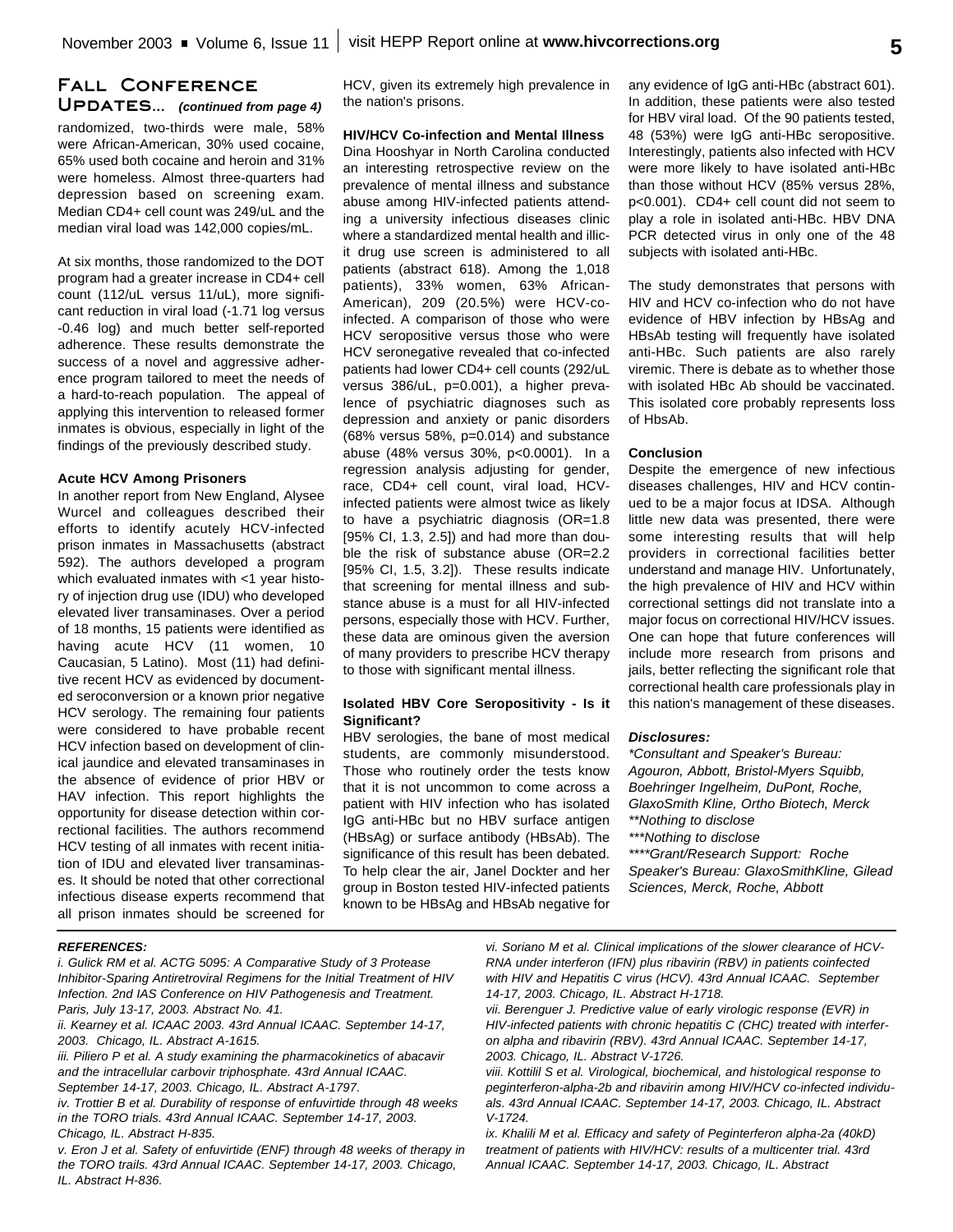# **HIV 101: Adult Immunization Schedule**

**The following are recommended as a standard of care.**

## **FIGURE 1: Recommended Adult Immunization Schedule by age group – United States, 2003-2004\***



## **FIGURE 2: Recommended Adult Immunization Schedule by medical condition – United States, 2003-2004\***

#### **FIGURE 2: References**

**A.** For women without chronic diseases/conditions, vaccinate if pregnancy will be at second or third trimester during influenza season. For women with chronic diseases/conditions, vaccinate at any time during the pregnancy.

**B.** Although chronic liver disease and alcoholism are not indicator conditions for influenza vaccination, administer 1 dose annually if the patient is aged >50 years, has other indications for influenza vaccine, or requests vaccination.

**C.** Asthma is another indicator condition for influenza but not for pneumococcal vaccination.

**D.** For all persons with chronic liver disease.

**E.** For persons aged <65 years, revaccinate once after 5 years have elapsed since initial vaccination. **F.** Persons with impaired humoral but not cellular immunity may be vaccinated.

**G.** For hemodialysis patients use special formulation of vaccine (40 mg/mL) or two 1.0 mL 20 microgram doses administered at one site. Vaccinate early in the course of renal disease. Assess antibody titers to hepatitis B surface antigen (anti-HBs) levels annually. Administer additional doses if anti-HBs levels decline to <10 mlU/mL.

**H.** No data have been reported specifically on risk for severe or complicated influenza infections among persons with asplenia. However, influenza is a risk factor for secondary bacterial infections that might cause severe disease in asplenics.

**I.** Administer meningococcal vaccine and consider Haemophilus influenzae type b vaccine. **J.** In the event of elective splenectomy, vaccinate

>2 weeks before surgery.

**K.** Vaccinate as close to diagnosis as possible when CD4 cell counts are highest.

**L.** Withhold MMR or other measles-containing

vaccines from HIV-infected persons with evidence of severe immunosuppression.

|                                                                                          | <b>VACCINE</b>              |                                                   |                                         |                    |                                    |                                  |                 |
|------------------------------------------------------------------------------------------|-----------------------------|---------------------------------------------------|-----------------------------------------|--------------------|------------------------------------|----------------------------------|-----------------|
| <b>MEDICAL CONDITION</b>                                                                 | Tetanus-<br>diphtheria (Td) | Influenza                                         | <b>Pneumococcal</b><br>(polysaccharide) | <b>Hepatitis B</b> | <b>Hepatitis A</b>                 | Measles, mumps,<br>rubella (MMR) | Varicella       |
| Pregnancy                                                                                |                             | Α                                                 |                                         |                    |                                    |                                  |                 |
| Diabetes, heart disease,                                                                 |                             |                                                   |                                         |                    |                                    |                                  |                 |
| chronic pulmonary disease,<br>and chronic liver disease.<br>including chronic alcoholism |                             | B                                                 | $\mathsf{C}$                            | $\blacksquare$     | D                                  |                                  |                 |
| Congenital immunodeficien-<br>cy, leukemia, lymphoma,<br>generalized malignancy,         |                             |                                                   |                                         |                    |                                    |                                  |                 |
| therapy with alkylating                                                                  |                             |                                                   | F.                                      |                    |                                    |                                  |                 |
| agents, antimetabolites,<br>radiation, or large amounts<br>of corticosteroids            |                             |                                                   |                                         |                    |                                    |                                  |                 |
| Renal failure/end-stage                                                                  |                             |                                                   |                                         |                    |                                    |                                  |                 |
| renal disease and patients<br>receiving hemodialysis or                                  |                             |                                                   | E                                       | G                  |                                    |                                  |                 |
| clotting factor concentrates                                                             |                             |                                                   |                                         |                    |                                    |                                  |                 |
| Asplenia, including elective                                                             |                             |                                                   |                                         |                    |                                    |                                  |                 |
| splenectomy and terminal<br>complement-component                                         |                             | Н                                                 | E, I, J                                 |                    |                                    |                                  |                 |
| deficiencies                                                                             |                             |                                                   |                                         |                    |                                    |                                  |                 |
| Human immunodeficiency<br>virus (HIV) infection                                          |                             |                                                   | E, K                                    |                    |                                    |                                  | \\\\\\\\\       |
| For all persons in this<br>group.                                                        |                             | For persons with medical/<br>exposure indications |                                         |                    | Catch-up on childhood vaccinations |                                  | Contraindicated |

*\*Notice to Readers: "Recommended Adult Immunization Schedule -- UnitedStates, 2003-2004". MMWR. 10 October, 2003 / 52(40); 965-969. Available at www.cdc.gov/mmwr/preview/mmwrhtml/mm5240a6.htm. Please visit website for additional references for Figures 1 and 2.*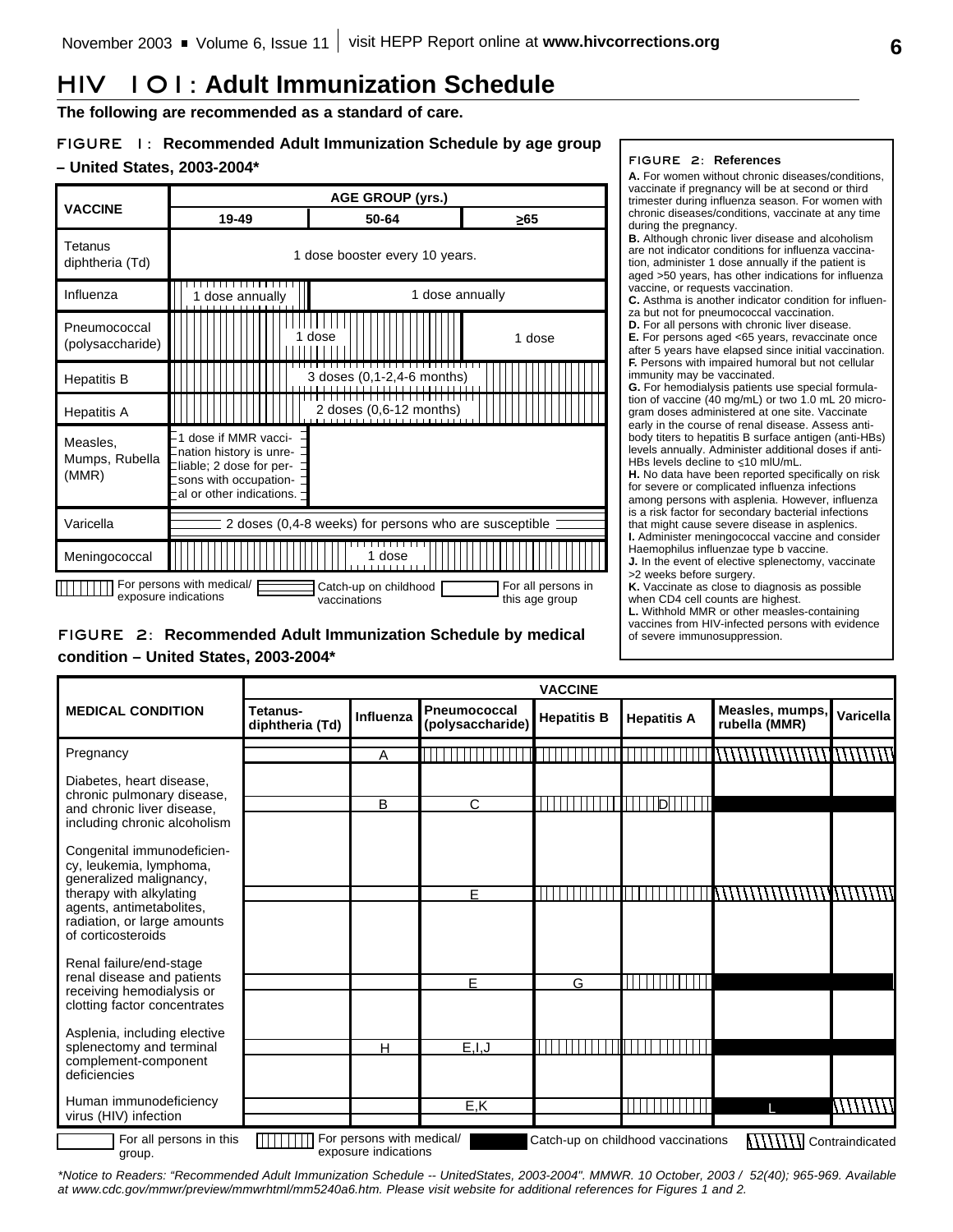## **Save the** DATES

**HIV/Hepatitis C Co-infection: Your Future, Your Choices** *November 21, 2003 Four Points Sheraton at Denver University - Denver, CO* Contact: NATAP: 580 Broadway, Ste 1010, New York, NY 10012 Call: 212.219.0106 Fax: 212.219.8473 Email: info@natap.org Visit: www.natap.org. The workshop is free of charge.

**Advanced Course in Antiretroviral Therapy: From Laboratory to Patient**  *November 21-22, 2003 New York, NY*

The agenda comprises topics of high relevance to modern clinicians. Attendees will have the opportunity to discuss these topics with opinion leaders in the field. Contact:els.vanderwoude@ vironet.com Visit: www.virology-education.com

#### **Inside and Out: HIV and Corrections** *December 5, 2003 Radisson Hotel*

*Marlborough, MA* A conference to increase knowledge, awareness, and understanding of HIV infection in correctional and post-correctional settings. Contact: Andy Diamond Call: 617.450.1264 Fax: 617.437.6445 Email: adiamond@aac.org

#### **Harm Reduction Training Institute**

*December 12, 2003 New York, NY* This one-day training program will demonstrate and discuss techniques for working with crack users. Call: Emily at 212.683.2334 Ext. 18 Fax: 212.213.6582 Email: hrc@harmreduction.org Visit: www.harmreduction.org

> **The 11th Conference on Retroviruses and Opportunistic Infection** *February 8-11, 2004*

*San Francisco, CA* Contact: Office of the Retrovirus Conference Secretariat Call: 703.535.6862 Fax: 703.535.6899 Email: info@retroconference.org Visit: www.retroconference.org

## **Inside News**

#### **Study: Durability and potency of Kaletra**

The 43rd Interscience Conference on Antimicrobial Agents and Chemotherapy (ICCAC) held September 13-17, 2003 featured a poster (#-H-844) by Abbott on a five-year followup of Kaletra (Lopinavir/ritonavir) in antiretroviralnaïve HIV-infected patients. This was the first trial of LPV/r in HIV-infected patients, therefore providing the longest duration of follow-up for patients treated with LPV/r. This poster presents data on antiviral activity, immunologic parameters and safety through five years of follow-up. Antiretroviral-naïve patients receiving Kaletra exhibited sustained virologic response, with 67% of patients demonstrating HIV RNA <400 copies/mL and 64% demonstrating HIV RNA <50 copies/mL by intent-to-treat (NC=F) analysis. Through 252 weeks of follow-up, no protease inhibitor resistance mutations have been observed in subjects with sustained viral load rebound. Discontinuations due to LPV/r-related adverse events were 10/100, 10%.

*www.natap.org, 9/27/03*

#### **Study: The Use of T-1249 (second generation fusion inhibitor) on Patients with T-20 Resistance**

Final results were reported at ICCAC on the use of T-1249 on 51 patients with T-20 resistance. After 11 days, HIV viral load was decreased by a median of -1.26 log (ITT). Seventy-three percent of patients after 11 days had at least a one log reduction in viral load. Patients did not respond as well if they had remained on T-20 for a long period of time with dectectable HIV. Twenty-one out of 25 patients who remained on T-20 for less than 65 weeks with detectable viral load of >5000 copies/ml achieved at least a one log reduction in viral load. Sixteen out of 26 patients who remained on T-20 for greater than 65 weeks with detectable viral load of >5000 copies/ml achieved a one log reduction or greater in viral load. T-1249 was well-tolerated and exhibited potent short-term antiviral activity. Sixty-four percent of patients experienced injection site reactions. The study authors reported that baseline T-1249 susceptibility does not appear to predict short-term responses to T-1249.

*www.natap.org, 9/27/03*

#### **Study: Effect of Short-Term Monotherapy with UK-427,857 (first HIV attachment inhibitor) on Viral Load in HIV-Infected Patients**

Fatkentheuer and colleagues reported for the first

# **Immunization Resources**

#### **Information on viral Hepatitis A:**

www.cdc.gov/ncidod/diseases/hepatitis/ a/index.htm

**Information on flu season - 2003-2004** www.cdc.gov/nip/flu/

time results from a one-day study of monotherapy of the first HIV attachment inhibitor to be studied in HIV-infected patients. After HIV binds to the CD4 receptor on the CD4 cell, HIV binds to a coreceptor. CCR5 or CXCR4 are the two co-receptors that HIV uses to attach itself to the CD4 cell for entry into the CD4 cell, where HIV replication takes place. "427" is the first attachment inhibitor targeting inhibition of the CCR5 co-receptor to be studied in HIV-infected patients. The drug is active against HIV resistant to current HIV drugs. Efficacy against HIV with T-20 resistance has yet to be tested, but future studies are planned. *www.natap.org, 9/27/03*

### **Drug Warning from the AETC National Resource Center: Early Virologic Failure in Patients treated with Didanosine + Lamivudine + Tenofovir**

*Susa Coffey, M.D.*

Gilead Sciences has issued a "Dear Health Care Professional" letter to warn of high rates of early virologic failure in patients treated with a oncedaily triple nucleoside reverse transcriptase inhibitor (NRTI) regimen consisting of didanosine + lamivudine + tenofovir. The letter describes interim results of a pilot study of didanosine (enteric-coated formulation, 250 mg) + lamivudine (300 mg) + tenofovir (300 mg), all dosed once daily in 24 treatment-naïve patients. At week 12, virologic failure (<2 log10 reduction in HIV RNA) was seen in 91% of study subjects. Resistance testing performed on 21 patients revealed the M184I/V mutation in 95%, and K65R + M184I/V mutations in 50%. Study enrollment was terminated upon discovery of this high rate of early regimen failure. This announcement reinforces data on high rates of early virologic failure and early emergence of NRTI-associated resistance mutations that were previously reported in several studies of other triple-NRTI regimens. These include reports on the combinations abacavir + lamivudine + tenofovir, abacavir + lamivudine + zidovudine, and abacavir + didanosine + stavudine. The combination of didanosine + lamivudine + tenofovir, like the other triple-NRTI regimens with demonstrated high failure rates, are not recommended for the treatment of patients with HIV infection. The letter is available on the U.S. Food and Drug Administration website.

*http://www.fda.gov/oashi/aids/new.html,10/14/03*

**Integrating Hepatitis B Vaccination into STD and HIV/AIDS Programs:** www.cdc.gov/ncidod/diseases/hepatitis/ spotlights/integration.htm

**The CDC's National Vaccine Program Office:** www.cdc.gov/od/nvpo/pubs/adult4.htm